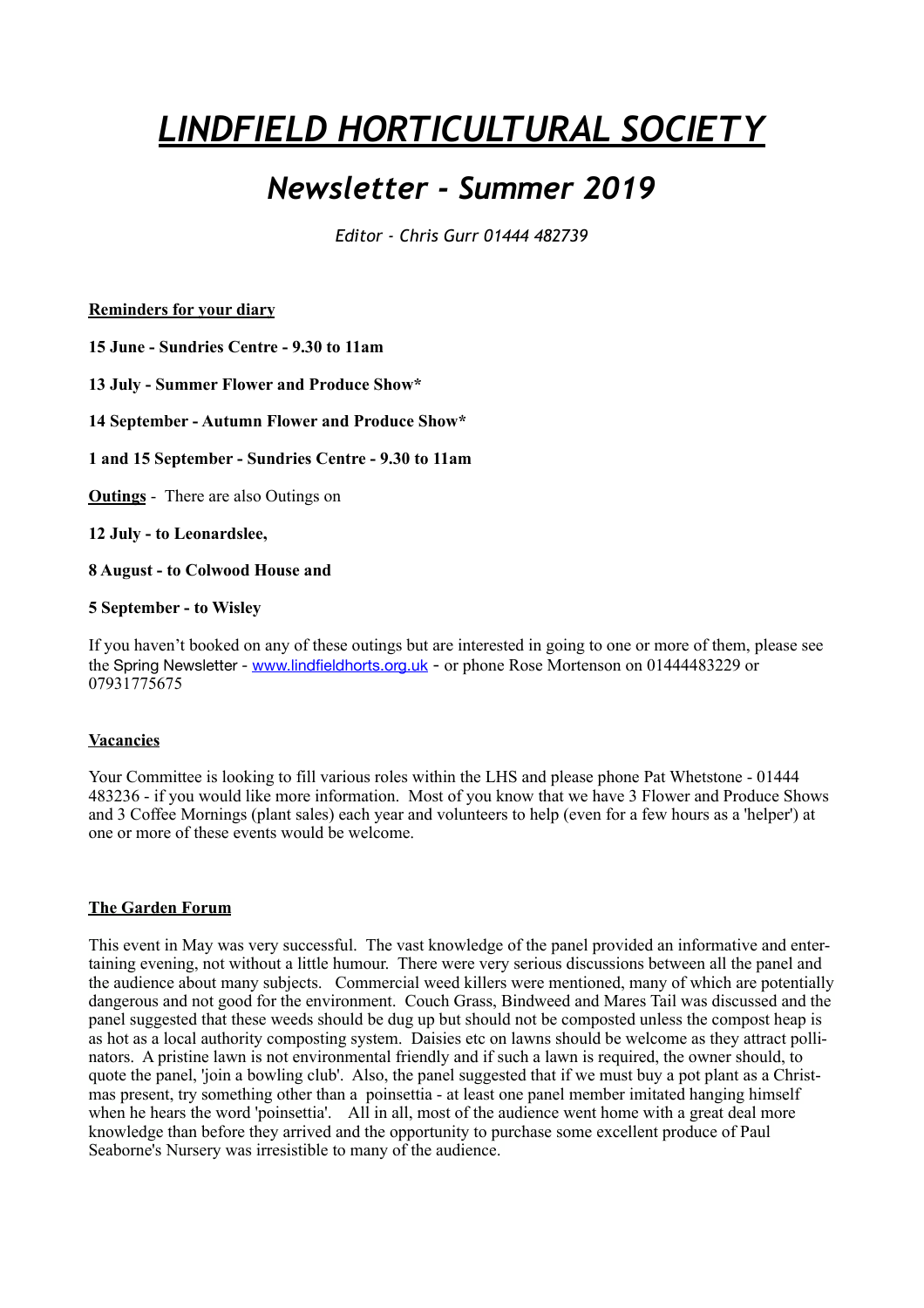#### **Langley Green Hospital - appeal for assistance from the LHS**

The LHS has been approached to assist the Lindfield branch of Rotary on a project they have going at Langley Green Hospital, which is a mental health crisis unit in Crawley. Rotary are helping improve their outdoor space and this is an extract from an Email we have received from Karoline Baird of Haughty Culture Garden Design Ltd who is working with Rotary on this project.

*'There is an area that we want to develop into a relaxing and scented space and had thought to have a wildflower meadow that patients and their families can wander through and sit amongst, in the summer. I had suggested that green-fingered members of Rotary could use their greenhouses to raise the seedlings, but as the average age of the Rotarians is north of 70 and they are (with the exception of two) all men, this is never going to happen. So I wondered if you felt there would be any appetite by LHS to work together with Rotary to help raise the plants in order to transform this particular area of West Sussex's ONLY mental health adult acute care facility. Rotary would of course supply the seed and it would be for an autumn 2019 sowing in plugged seed trays'* 

Please let me know if you can be of assistance. (Pat Whetstone 01444 483236)

#### **The evening talks**

The talk by Peter Lovett in March on Native Orchids of Sussex, Surrey and Kent was fascinating and he mentioned when and where to visit various local areas where Native Orchids, many unique to SE England, can be seen. Steven Moore's talk in April on spring colour at Rapkyns Nursery was also fascinating and many of the audience went home very happy with a bonus of having purchased some of his produce.

#### **Sundries Centre.**

Despite some 'logistical' difficulties, there has been a busy trade during the year and it does seem amazing that we only have one more - on 15 June - opening before the Autumn and we would be pleased to see you before our Summer Break to get your last minute garden necessities.

#### **Outings**

The outing to **Hole Park** in May was very successful. It is rightly well known for its wonderful display of bluebells, the reason for our visit at this time of year. The enthusiastic welcome by the owner and his wife's extensive selection of tasty home made cakes added to the reasons to visit this lovely place. We followed this visit by spending a few hours at the spectacular **Scotney Castle**. In early June, the trip to Whitchurch included a visit to **Hardy's Nursery** where Rosie Hardy explained what went on at the Nursery, which has won numerous gold medals at Chelsea Flower Shows. This was followed by some of us spending 2/3 hours at the **Bombay Distillery** and others at **Whitchurch Silk Mill** both situated on the beautiful River Test. A busy but highly successful day for everyone, including tours of each facility and some took the opportunity to purchase the products of the distillery and of Hardy's Nursery.

#### **Village Day**

We had a successful sale of plants at Village Day and our stall was a hive of activity throughout the day.